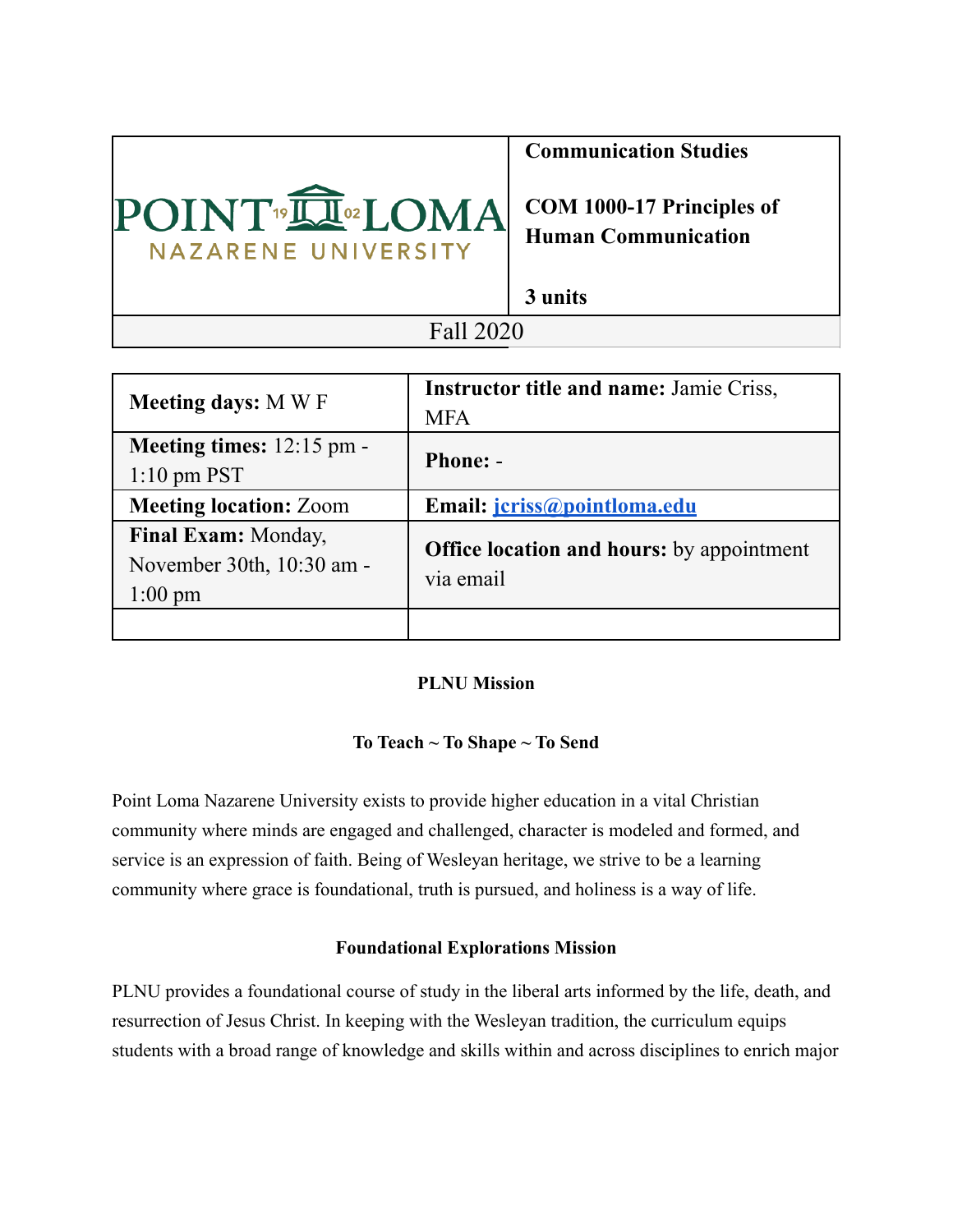study, lifelong learning, and vocational service as Christ-like participants in the world's diverse societies and culture.

### **COURSE DESCRIPTION**

A survey of the human communication process. Emphasis is placed on intrapersonal, interpersonal, and public communication. Particular attention is paid to the preparation and presentation of speeches.

## **COURSE LEARNING OUTCOMES**

At the end of the course, you should be able to do the following:

- 1. Describe and discuss the process of human communication.
- 2. Identify and explain the basic components of an effective speech.
- 3. Interact competently in dyadic and small group experience.
- 4. Construct and deliver informational and persuasive speeches.

### **FOUNDATIONAL EXPLORATIONS LEARNING OUTCOMES**

Not only will you feel more equipped to give speeches by the end of this, but you'll find yourself more comfortable starting conversations (hello dinner parties!) as well as resolving conflict in interpersonal relationship.

# **REQUIRED TEXTS AND RECOMMENDED STUDY RESOURCES**

 Berko, R.M., Wolvin, A. D. & Wolvin, D. R. *Communicating: A social and career focus. (12th Ed.).* New York: Houghton Mifflin Company.

# **COURSE CREDIT HOUR INFORMATION**

In the interest of providing sufficient time to accomplish the stated Course Learning Outcomes, this class meets the PLNU credit hour policy for a 3 unit class delivered over 15 weeks. It is anticipated that students will spend a minimum of 37.5 participation hours per credit hour on their coursework. For this course, students will spend an estimated 112.5 total hours meeting the course learning outcomes. The time estimations are provided in the Canvas modules.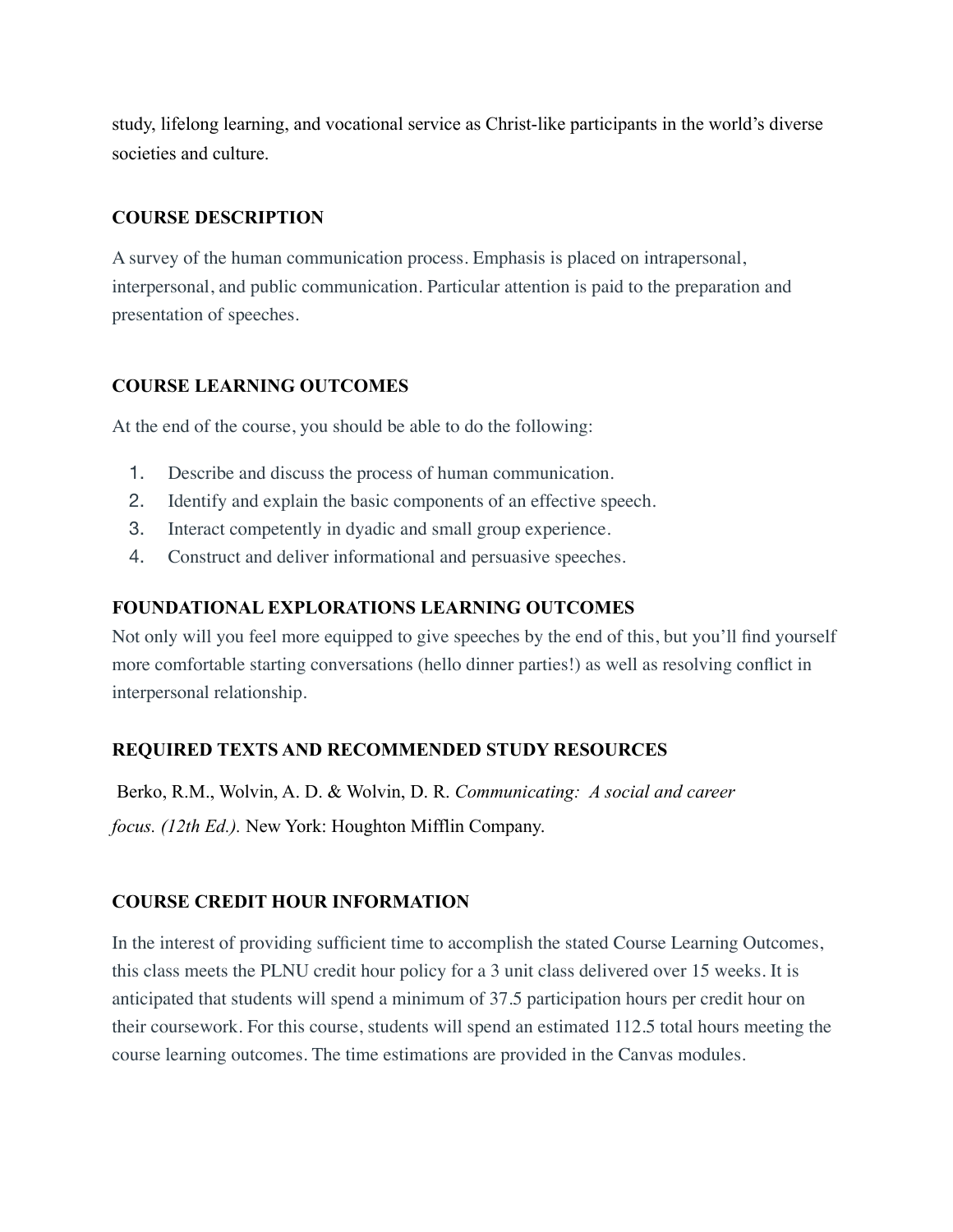#### **ASSESSMENT AND GRADING**

| <b>Sample Standard Grade Scale Based on Percentages</b> |               |            |               |                   |  |
|---------------------------------------------------------|---------------|------------|---------------|-------------------|--|
|                                                         |               |            |               |                   |  |
| $ A\ 93-100\rangle$                                     | $B+87-89$     | $IC+77-79$ | $D+67-69$     | Less than 59<br>F |  |
| $A - 90 - 92$                                           | 83-86<br>R    | $ C 73-76$ | D $63-66$     |                   |  |
|                                                         | $B - 80 - 82$ | IC-70-72   | $D - 60 - 62$ |                   |  |

Grades will be based on the following:

## **STATE AUTHORIZATION**

State authorization is a formal determination by a state that Point Loma Nazarene University is approved to conduct activities regulated by that state. In certain states outside California, Point Loma Nazarene University is not authorized to enroll online (distance education) students. If a student moves to another state after admission to the program and/or enrollment in an online course, continuation within the program and/or course will depend on whether Point Loma Nazarene University is authorized to offer distance education courses in that state. It is the student's responsibility to notify the institution of any change in his or her physical location. Refer to the map on [State Authorization](https://www.pointloma.edu/offices/office-institutional-effectiveness-research/disclosures) to view which states allow online (distance education) outside of California.

### **INCOMPLETES AND LATE ASSIGNMENTS**

All assignments are to be submitted/turned in by the beginning of the class session when they are due—including assignments posted in Canvas. Incompletes will only be assigned in extremely unusual circumstances.

### **PLNU COPYRIGHT POLICY**

Point Loma Nazarene University, as a non-profit educational institution, is entitled by law to use materials protected by the US Copyright Act for classroom education. Any use of those materials outside the class may violate the law.

### **PLNU ACADEMIC HONESTY POLICY**

Students should demonstrate academic honesty by doing original work and by giving appropriate credit to the ideas of others. Academic dishonesty is the act of presenting information, ideas, and/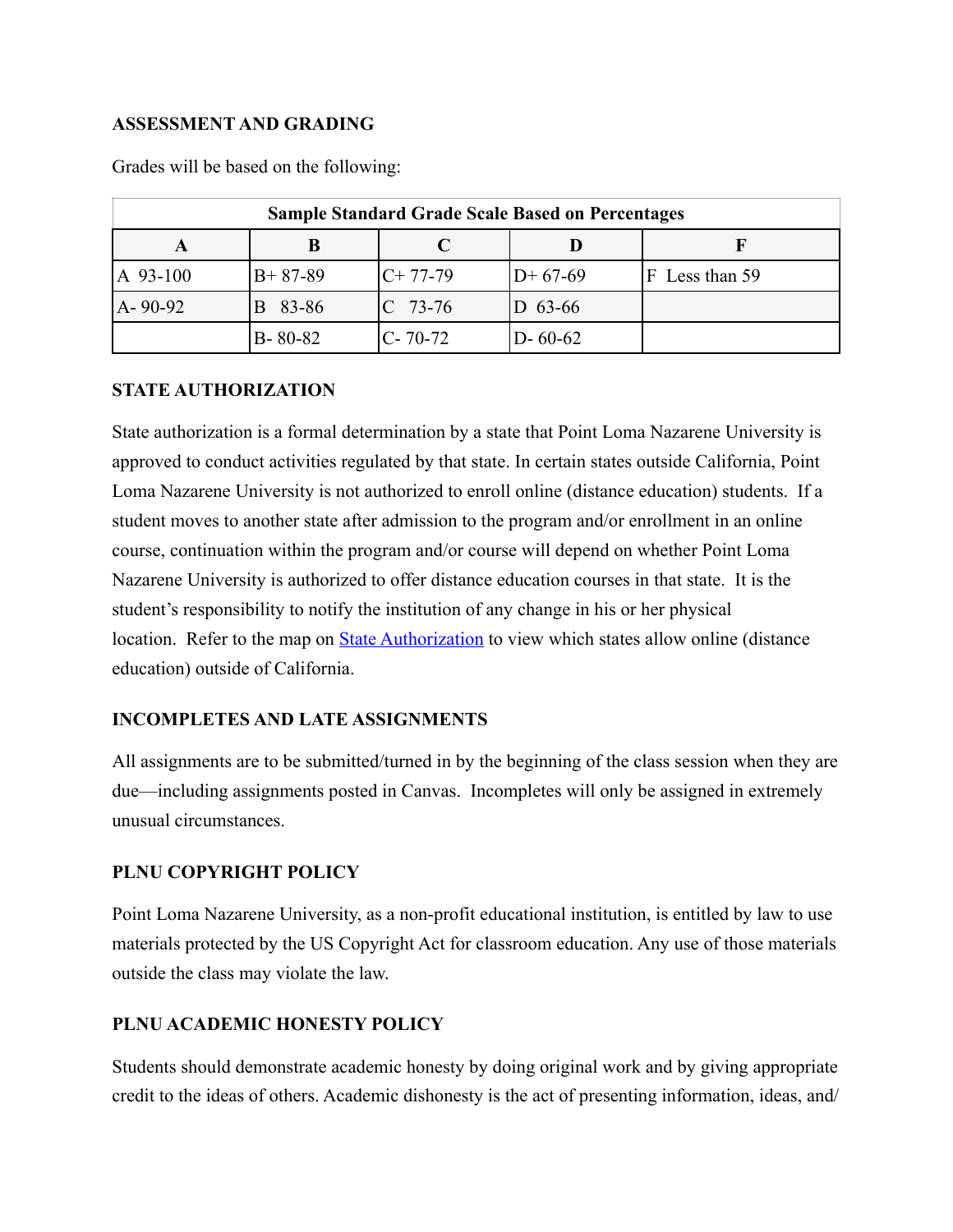or concepts as one's own when in reality they are the results of another person's creativity and effort. A faculty member who believes a situation involving academic dishonesty has been detected may assign a failing grade for that assignment or examination, or, depending on the seriousness of the offense, for the course. Faculty should follow and students may appeal using the procedure in the university Catalog. See [Academic Policies](https://catalog.pointloma.edu/content.php?catoid=41&navoid=2435#Academic_Honesty) for definitions of kinds of academic dishonesty and for further policy information.

#### **PLNU ACADEMIC ACCOMMODATIONS POLICY**

While all students are expected to meet the minimum standards for completion of this course as established by the instructor, students with disabilities may require academic adjustments, modifications or auxiliary aids/services. At Point Loma Nazarene University (PLNU), these students are requested to register with the Disability Resource Center (DRC), located in the Bond Academic Center ([DRC@pointloma.edu](mailto:DRC@pointloma.edu) or 619-849-2486). The DRC's policies and procedures for assisting such students in the development of an appropriate academic adjustment plan (AP) allows PLNU to comply with Section 504 of the Rehabilitation Act and the Americans with Disabilities Act. Section 504 prohibits discrimination against students with special needs and guarantees all qualified students equal access to and benefits of PLNU programs and activities. After the student files the required documentation, the DRC, in conjunction with the student, will develop an AP to meet that student's specific learning needs. The DRC will thereafter email the student's AP to all faculty who teach courses in which the student is enrolled each semester. The AP must be implemented in all such courses.

If students do not wish to avail themselves of some or all of the elements of their AP in a particular course, it is the responsibility of those students to notify their professor in that course. PLNU highly recommends that DRC students speak with their professors during the first two weeks of each semester about the applicability of their AP in that particular course and/or if they do not desire to take advantage of some or all of the elements of their AP in that course.

#### **PLNU ATTENDANCE AND PARTICIPATION POLICY**

Regular and punctual attendance at all **synchronous** class sessions is considered essential to optimum academic achievement. If the student is absent for more than 10 percent of class sessions (virtual or face-to-face), the faculty member will issue a written warning of deenrollment. If the absences exceed 20 percent, the student may be de-enrolled without notice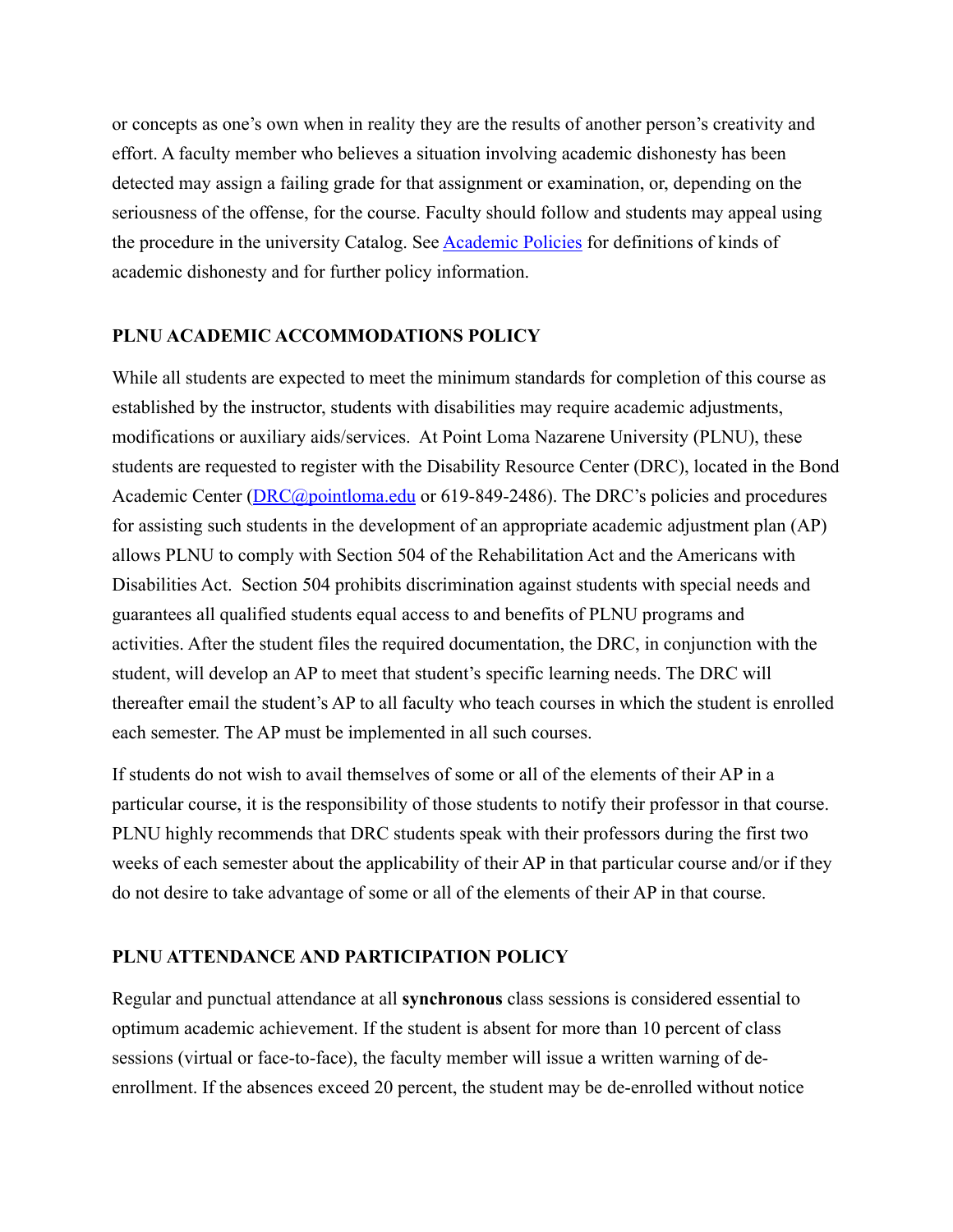until the university drop date or, after that date, receive the appropriate grade for their work and participation. In some courses, a portion of the credit hour content will be delivered **asynchronously** and attendance will be determined by submitting the assignments by the posted due dates. See **Academic Policies** in the Undergraduate Academic Catalog. If absences exceed these limits but are due to university excused health issues, an exception will be granted.

#### **Asynchronous Attendance/Participation Definition**

A day of attendance in asynchronous content is determined as contributing a substantive note, assignment, discussion, or submission by the posted due date. Failure to meet these standards will result in an absence for that day. Instructors will determine how many asynchronous attendance days are required each week.

## **SPIRITUAL CARE**

Please be aware PLNU strives to be a place where you grow as whole persons. To this end, we provide resources for our students to encounter God and grow in their Christian faith.

 If students have questions, a desire to meet with the chaplain or have prayer requests you can contact the [Office of Spiritual Development](https://www.pointloma.edu/offices/spiritual-development) 

### **USE OF TECHNOLOGY**

In order to be successful in the online environment, you'll need to meet the minimum technology and system requirements; please refer to the *[Technology and System Requirements](https://help.pointloma.edu/TDClient/1808/Portal/KB/ArticleDet?ID=108349)* information. Additionally, students are required to have headphone speakers compatible with their computer available to use. If a student is in need of technological resources please contact [student-tech](mailto:student-tech-request@pointloma.edu)[request@pointloma.edu.](mailto:student-tech-request@pointloma.edu)

Problems with technology do not relieve you of the responsibility of participating, turning in your assignments, or completing your class work.

### **ASSIGNMENTS AT-A-GLANCE**

### **Quizzes**

You will receive short quizzes at the end of the week to test your knowledge on the chapters and lectures covered. These will not be part of the synchronous Zoom classes.